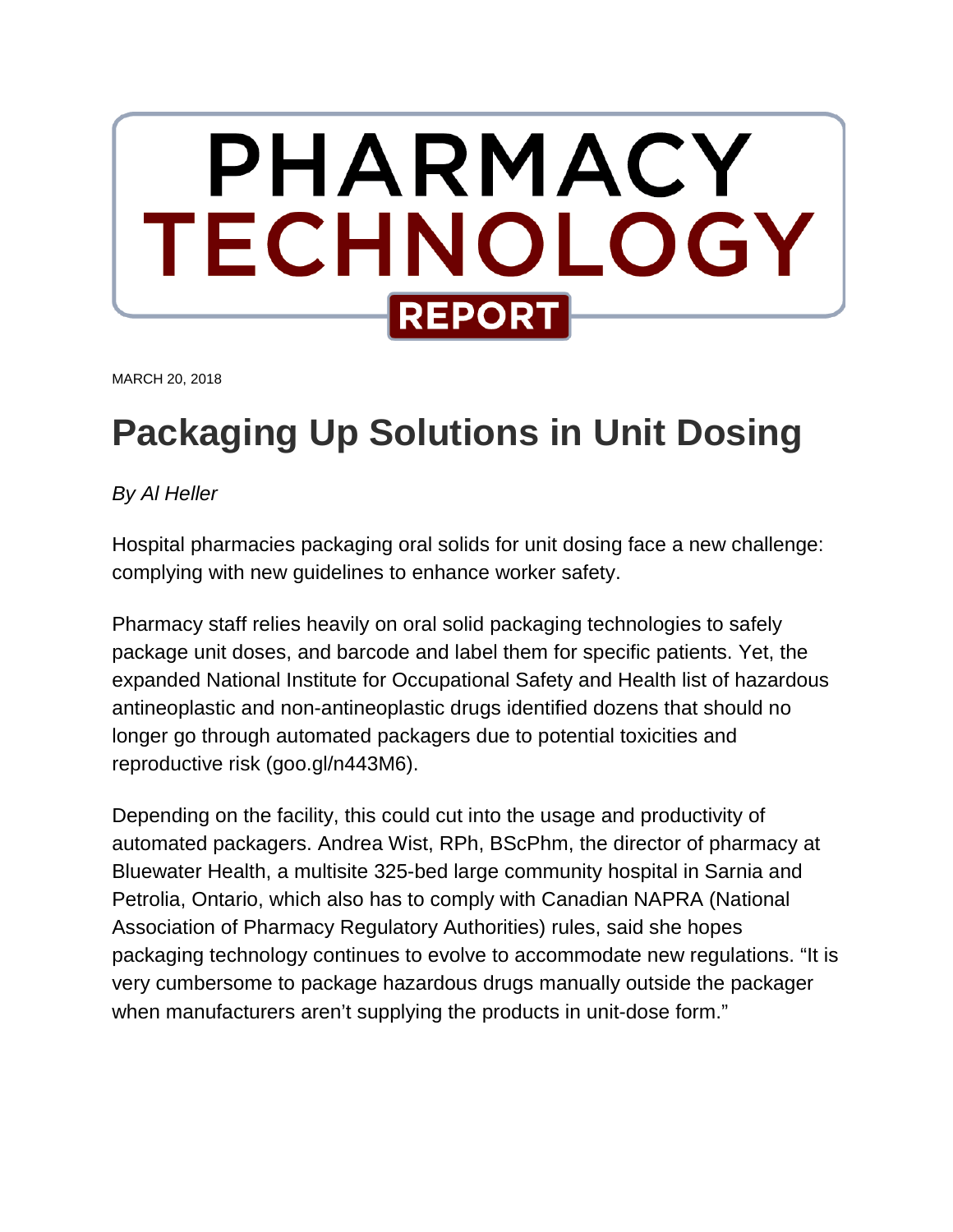

Sheryl Davie, RPhT, replaces a canister post-fill at Bluewater Health's inpatient pharmacy.

Image courtesy of ARxIUM

Fortunately, there are some flexible systems that may help. Bluewater's ARxIUM FastPak Elite 520 packaging technology, for example, uses a detachable tablet adapter tray that uses a different set of hoppers for "riskier drugs that shouldn't be permanently kept in the machine," Ms. Wist said, noting, "We wear protective gear when using it, and we clean it after each individual use for more hazardous drugs."

For other inpatient pharmacy services, the FastPak packages 5,000 unit-dose medication pouches per day at speeds of up to 60 pouches per minute. The packager supports a medication delivery system to the McKesson AcuDose-Rx automatic dispensing cabinets (ADCs) and the 24-hour fill medication carts at each nursing unit, said Sheryl Davie, RPhT, a project coordinator at Bluewater.

The inpatient pharmacy has successfully interfaced its ARxIUM 520 packager with the Meditech pharmacy management system, ADCs and Swisslog BoxPicker drug storage and retrieval system. The ARxIUM 520 also interfaces with Kroll management software running Bluewater's specialty outpatient pharmacy, which serves a base of 72 patients with chronic mental health concerns.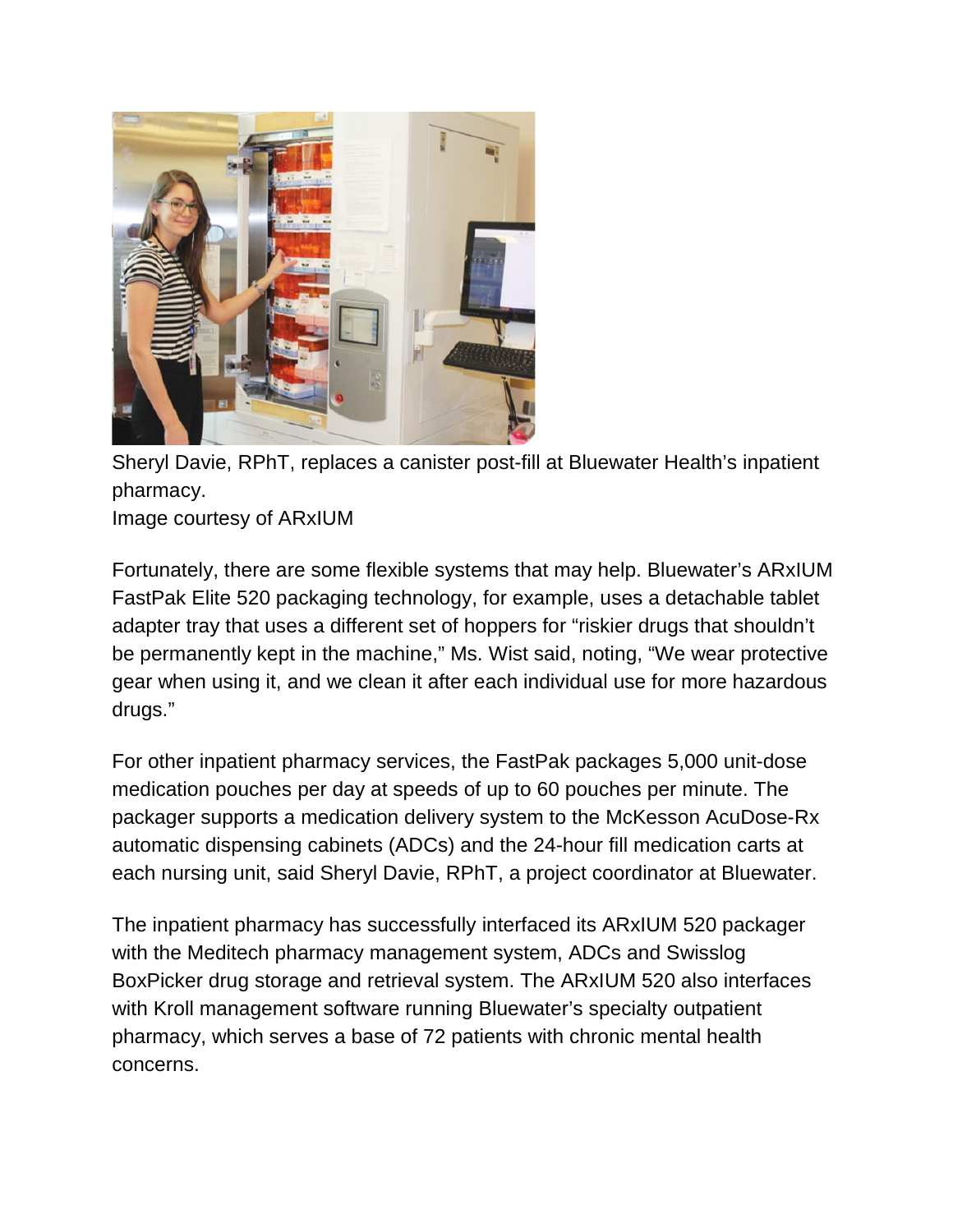# A Selection of Oral Solid Unit-Dose **Packager Manufacturers**

| Company                        | Website                   |
|--------------------------------|---------------------------|
| ARXIUM                         | www.arxium.com            |
| Drug Package Inc.              | drugpackage.com           |
| <b>Euclid Medical Products</b> | euclidmedicalproducts.com |
| <b>Medical Packaging Inc.</b>  | www.medpak.com            |
| Medicine-On-Time               | www.medicineontime.com    |
| Medi-Dose                      | www.medidose.com          |
| Pentapack                      | www.pentapackna.com       |
| Robotik Technology             | www.robotiktechnology.uk  |
| RxSafe                         | www.rxsafe.com            |
| Talyst                         | www.talyst.com            |
|                                |                           |

## **Changing Bags on the Fly**

Bluewater's outpatient pharmacy, which replaced an outside community pharmacy provider, opened in June 2017 using the smaller ARxIUM FastPak Elite 260 to do multidose packaging. It changes bag sizes on the fly to conform to the number of pills in a bag and save on bag costs. It also prints barcodes on medication pouches to save time, especially with narcotics, which arrive at the pharmacy in cards of 25 pills, but can be easily unit-dosed in the packager.

To maximize safety and productivity, Ms. Wist and her team blend best practices with safeguards embedded in the ARxIUM 520, such as radiofrequency identification canisters to prevent incorrect placement and subsequent incurred dispensing. All technicians using the packager are certified, and a dedicated automation technician is on staff to minimize downtime of all technology.

The pharmacy acquired a second unit to swap in if the first needs maintenance. "Technology is a useful tool, but you'll never have a flawless system. Human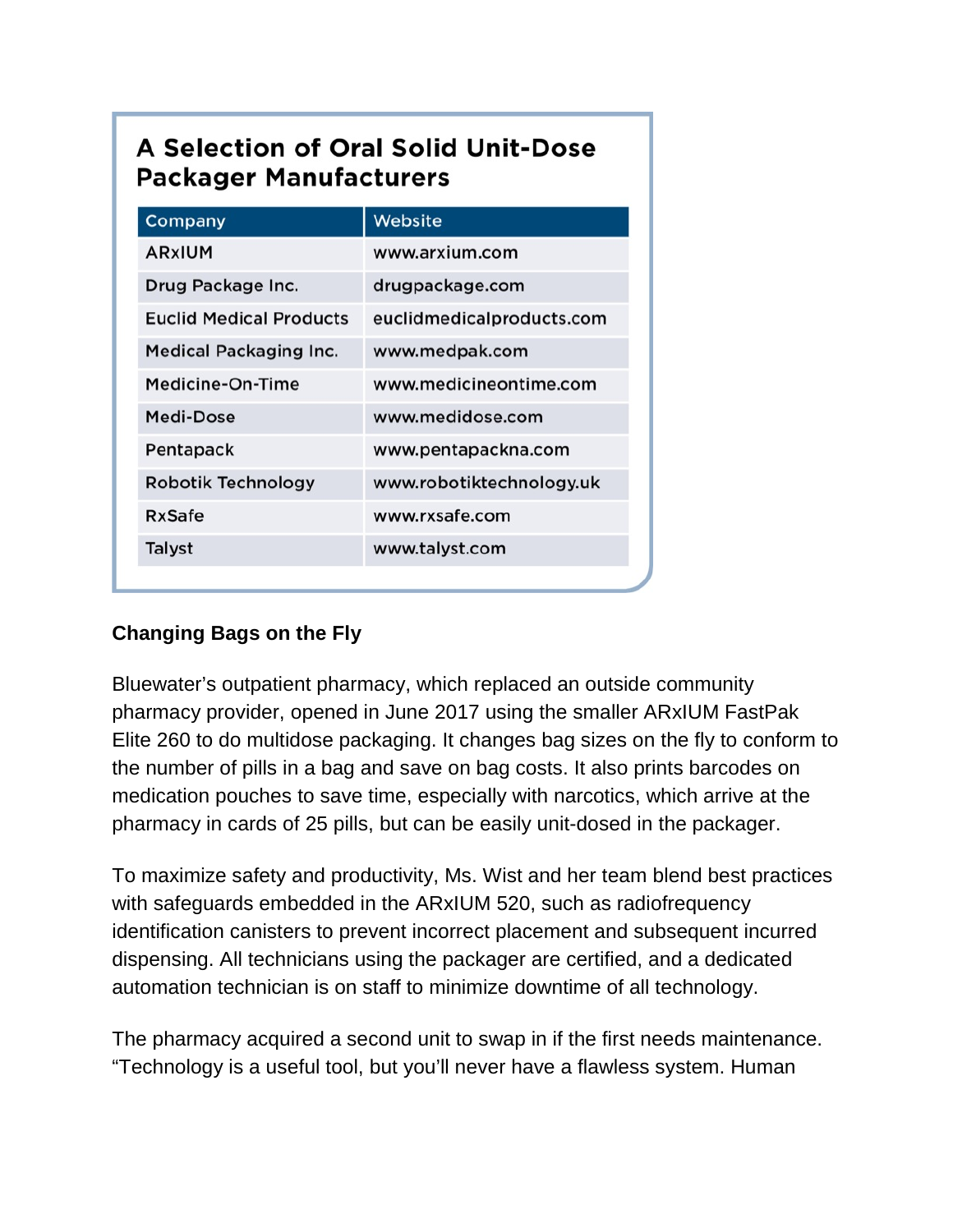safeguards are still necessary to prevent possible errors and keep the system sustainable," Ms. Davie said.

As for next steps, Ms. Wist said she would like to expand the outpatient pharmacy to serve patients with other chronic conditions, and add a verifier to the ARxIUM 260 to ensure multidose accuracy by photographing pills, comparing them with a database, and retaining a visual record of each medication that it verifies.

### **Using 2 Stand-Alone Systems**

At Lancaster General Hospital, a 533-bed nonprofit hospital in Lancaster, Pa., Ryan J. Breznak, BSPharm, RPh, the manager of pharmacy services, uses two stand-alone systems to package different kinds of unit doses. His method "adapts to changing availability of unit-dose presentations, manages various sized tablets and capsules, and serves nursing needs on demand, such as halftablets in the exact form and dose they need at bedside."

Lancaster also avoids cross-contamination and complies with new safety standards by unit-dosing hazardous, lower volume drugs, as well as patients' own medications, separately from others. For these, the pharmacy uses the Medi-Dose System with its cold seal blister packs barcoded and labeled by MILT 4 software, which enables flexible label design, customizable workflows, electronic log reports and access to the National Drug Code database.

After Lancaster technicians scan and package medications, pharmacists validate the five rights and validate barcodes in the Epic electronic medication administration record system, Pyxis ADCs and Talyst carousel software. "The simplest technologies work best for us," Mr. Breznak said. He added that the Medi-Dose System—used apart from a tabletop solution, Auto-Print by Medical Packaging Inc.—"saves our technicians about three to four hours per week on preventative maintenance and problem-resolution activities we had with canister packagers. Also, these unit-dose packages are a bit smaller than others, which makes it easier to stock our Pyxis ADCs."

Mr. Breznak estimated the pharmacy packages 20% of the oral solids distributed to facilitate barcode bedside administration.